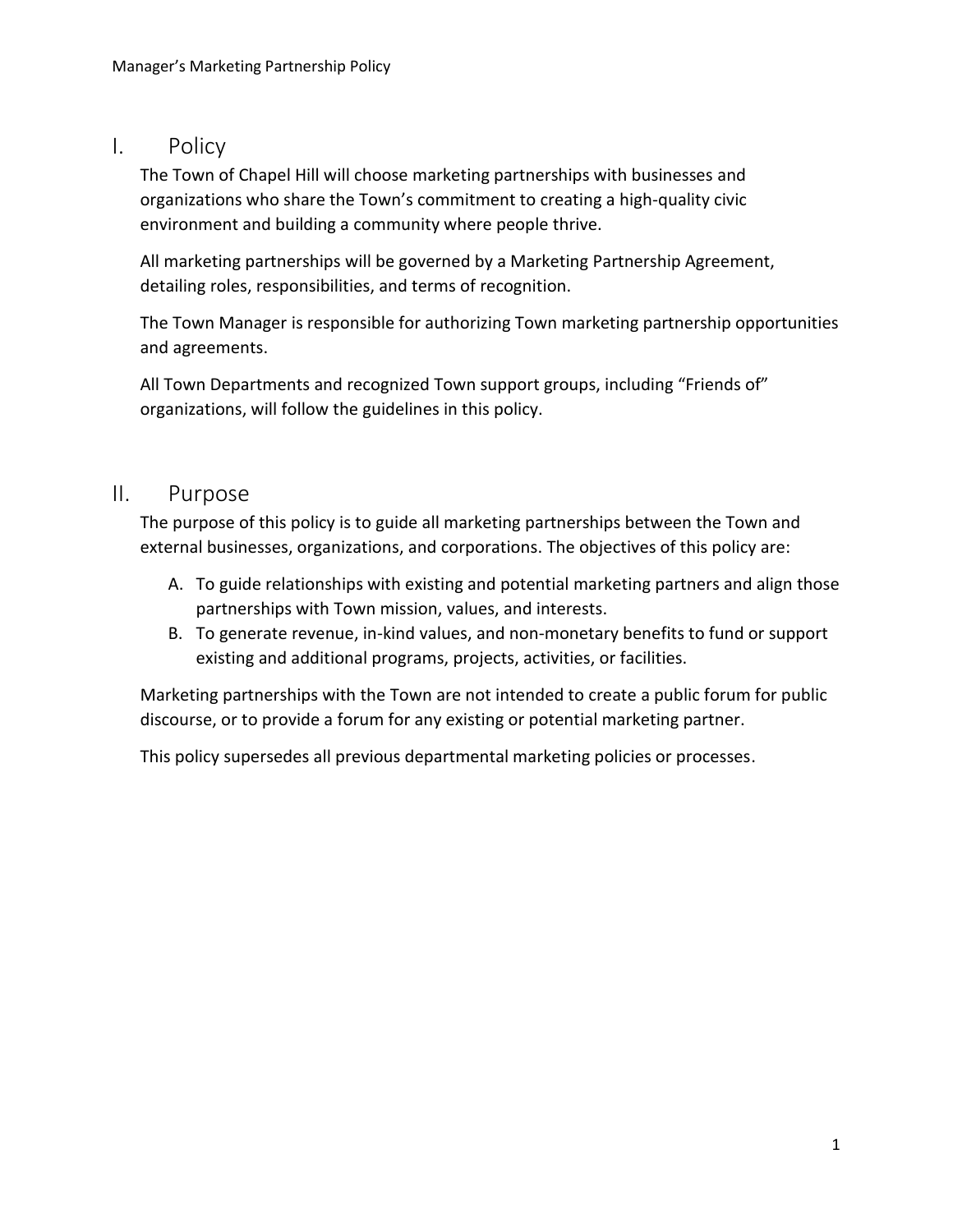## III. Procedures

- A. Criteria
	- 1. In general, marketing partnerships are offered to parties that

a) Advance the Town's mission of "Learning, serving and working together to build a community where people thrive."

b) Support or promote Town goals of diversity, equity, and inclusion, environmental stewardship and conservation, and historical and cultural awareness.

2. The Town reserves the right to refuse to enter into marketing partnerships with parties that do not meet these guidelines.

3. The Town will not enter into marketing partnerships with entities including, but not limited to,

a) Parties actively bidding for a Town contract.

b) Parties actively seeking approval of a development proposal from the Town.

c) Parties whose business is substantially derived from the sale or manufacture of tobacco products or electronic cigarettes.

d) Parties whose business is substantially derived from the sale or manufacture of guns.

e) Parties whose primary functions include engaging in political speech.

f) Parties whose primary functions are in support of or opposition to a religion, denomination, creed, tenet, or belief.

g) Marketing Partnerships with parties whose business is substantially derived from the sale, distribution, or manufacture of alcoholic beverages if the primary audience at the sponsored location is youth under the legal drinking age.

#### B. Definitions

1. Donation or gift: Money, personal property, real property, in-kind goods or services, or any other asset that the Town has accepted and the donor did not receive goods or services in return. Acceptance of gifts and donations is governed by Council-Adopted Policies outlined in th[e Council Procedures Manual III. E. 1.](https://www.townofchapelhill.org/government/mayor-and-council/mayor-council/council-procedures-manual)

2. Donor Acknowledgement: Excluding naming, donor acknowledgment is writing on plaques, walls, electronic displays, signs, etc. for a defined period of time to recognize the financial contribution of a donor.

3. Marketing Partnership: A mutually beneficial business arrangement between the Town and an external party when the external party provides cash or in-kind products or services or benefits to the Town in exchange for access to the commercial marketing potential associated with the Town. Paid Advertising on Chapel Hill Transit assets is governed by the Transit Advertising Fee Schedule and Policy.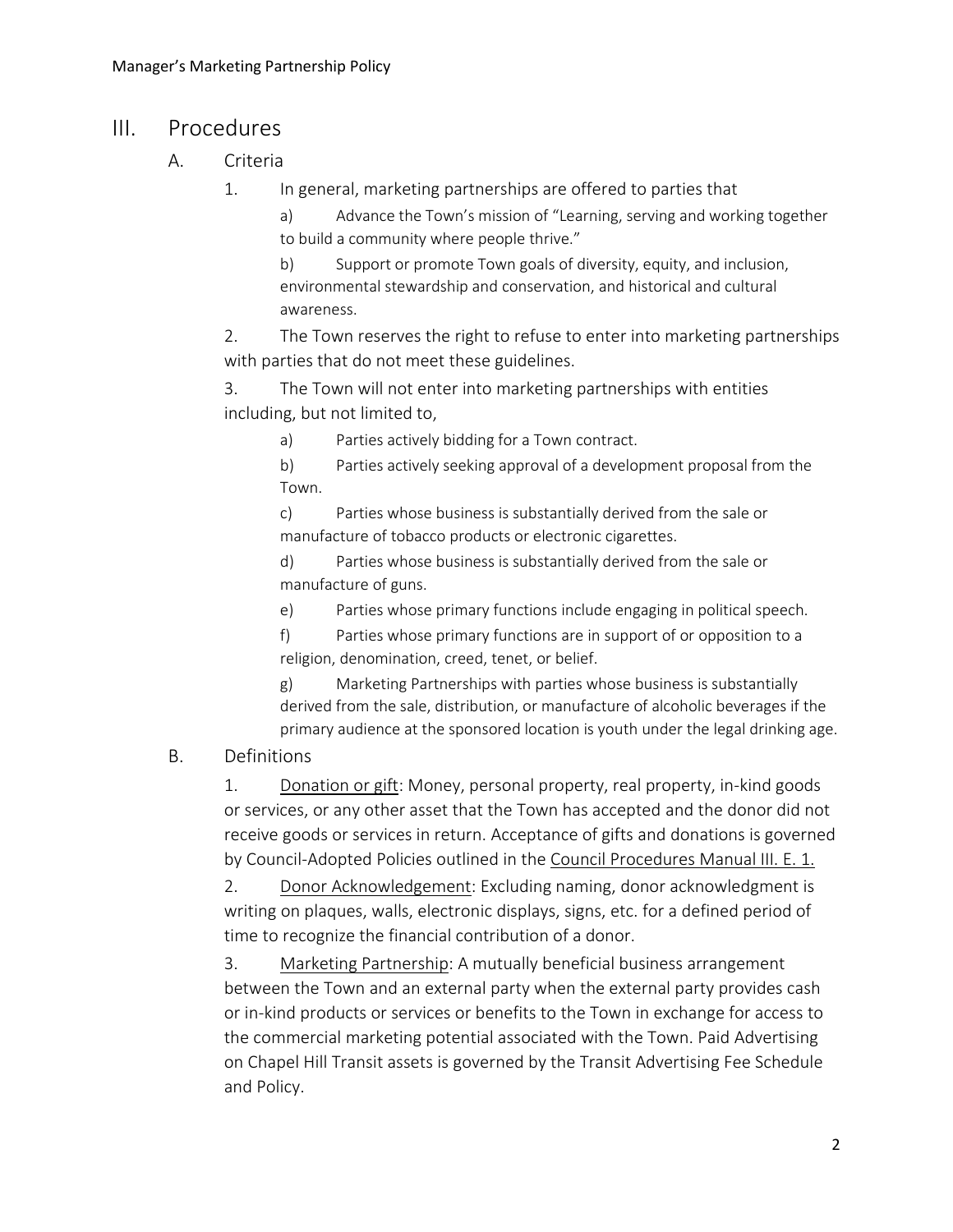4. Marketing Review Team: An interdepartmental staff team that evaluates potential marketing partners and sponsorship packages to identify opportunities that support the Town of Chapel Hill brand and bring value to the community.

5. Naming: Naming or renaming Town facilities or streets or placing any permanent markers or plaques on Town property. Naming is governed by the Council Naming Committee as outlined in the [Council Procedures Manual.](https://www.townofchapelhill.org/government/mayor-and-council/mayor-council/council-procedures-manual)

6. Political Speech includes, but is not limited to:

a) Speech that promotes or opposes a political party or the election of any candidate(s) for any government offices; or

b) Speech that disparages any federal, state, or local jurisdiction or their elected or appointed officials, employees, departments, or services; or

c) Speech that promotes or opposes initiatives, referendums or other ballot measures; or

d) Speech that is directed or addressed to the action, inaction, prospective action, or policies of a governmental entity; or

e) Speech which advocates or expresses a political message, opinion, position, or viewpoint regarding disputed economic, political, moral, religious or social issues or related matters.

7. Town Assets: Tangible or intangible items of value that are owned or created by the Town, including but not limited to Town Facilities and any part of real property or structure owned by the Town.

### C. Marketing Partnership Categories

1. Type A: Time-limited public events or programs at a single Town facility. Examples may include a swim meet or public performance.

2. Type B: Time-limited public events or programs with a Town-wide presence. Examples may include sports league t-shirts and signature Town events, e.g. Festifall.

3. Type C: Temporary advertising or logo display on any Town asset for more than seven days. Examples may include ballfield advertising signs, equipment, temporary art installations, or typical park benches.

4. Type D: Long-term naming on a Town facility, Town street, Peace and Justice Plaza Marker, or on other Town assets for more than two years.